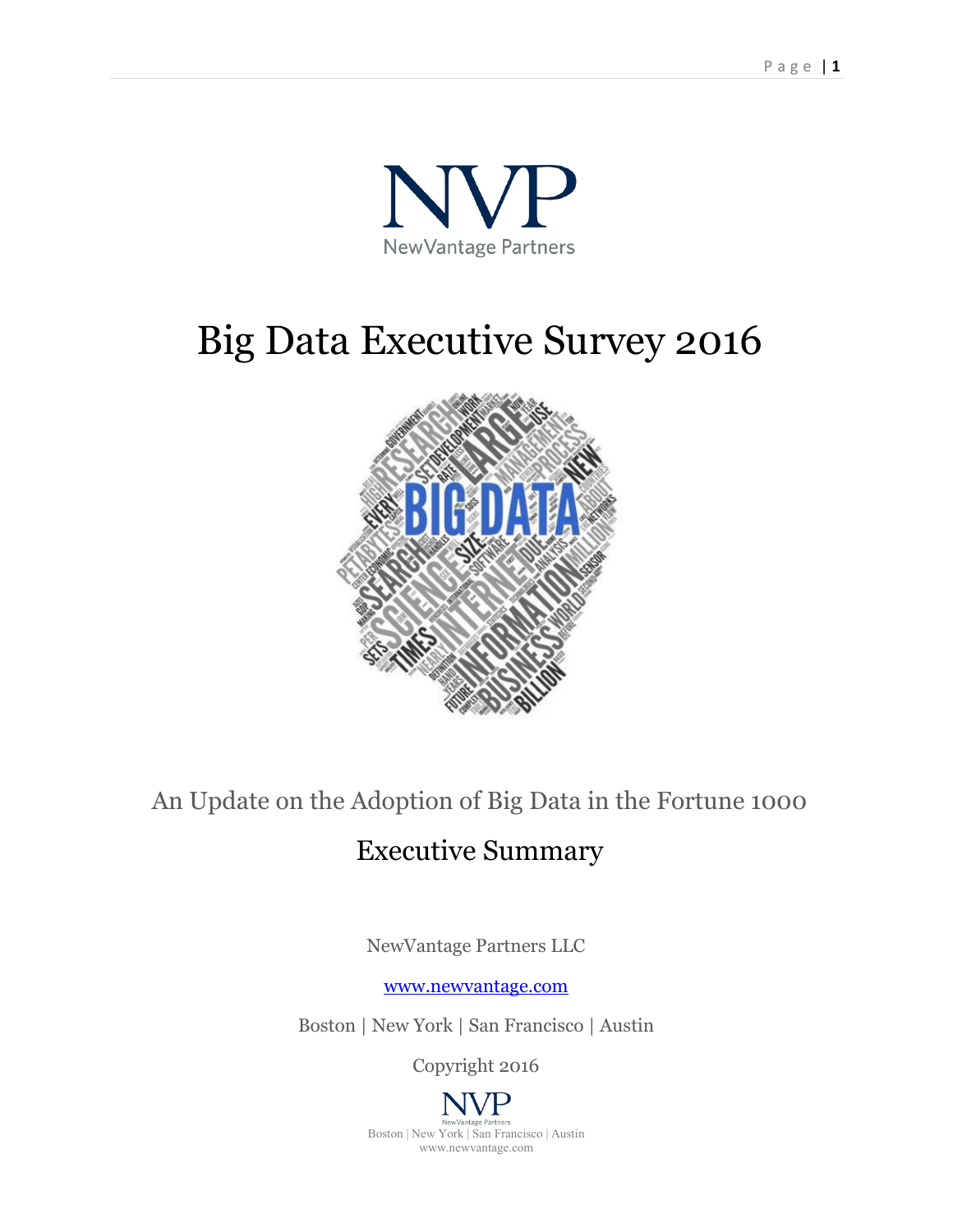#### Introduction

In 2012, NewVantage Partners initiated the first Big Data Executive survey targeting senior Fortune 1000 business and technology decision-makers.

The survey was launched at the behest of chief information officers, chief analytics officers, and line-ofbusiness executives who were participants in NewVantage Partners executive roundtable breakfasts, and who sought to understand this new phenomenon known as Big Data. What was Big Data? How was it different? What would be the impact, and the business opportunity?

Upon publication of the 2012 survey, noted author and industry commentator Tom Davenport called the survey "one of the few I have seen that focuses on large organizations and offers responses from C-level executives".

Senior level executive representation has continued through the 2016 survey:

| <b>Executive Participation</b> |          | Breakdown by Role                |       |
|--------------------------------|----------|----------------------------------|-------|
| C-Executives                   | 35.9%    | Chief Data Officer               | 50.0% |
| Head of Big Data               | 28.6%    | President   CEO                  | 20.0% |
| Head of Analytics              | 12.5%    | <b>Chief Information Officer</b> | 15.0% |
| Senior Technologist            | $16.1\%$ |                                  |       |
|                                |          |                                  |       |

Since its inception, the survey has been dominated by large financial service respondents, who continue to be among the heaviest and most mature users of data within the Fortune 1000. However, firms in the life sciences and health care sectors are coming on fast, and beginning to develop the kind of robust data management capabilities which financial services firms have employed for decades.

The 2016 survey published here represents the  $4<sup>th</sup>$  and final edition of this survey, for it is clear that Big Data is now mainstream, and even the most cautious firms have adopted a Big Data strategy of some form.

2016 survey respondents represented 44 Fortune 1000 and leading firms.

Financial firms continue to be heavily represented:

| <b>Industry Representation</b> |       |
|--------------------------------|-------|
| Financial services             | 73.2% |
| Life sciences                  | 17.9% |
| Other sectors                  | 8.9%  |

We have come to consider this an anecdotal survey rather than a scientific survey in that we have tried to capture the voice of Fortune 1000 executives faced with a new business challenge.

This survey has over the past 4 years reflected the evolution of executive perspectives as they have come to terms with Big Data. We hope you find the results insightful.

Thank you for your interest, and thank you for your participation these past 4 years.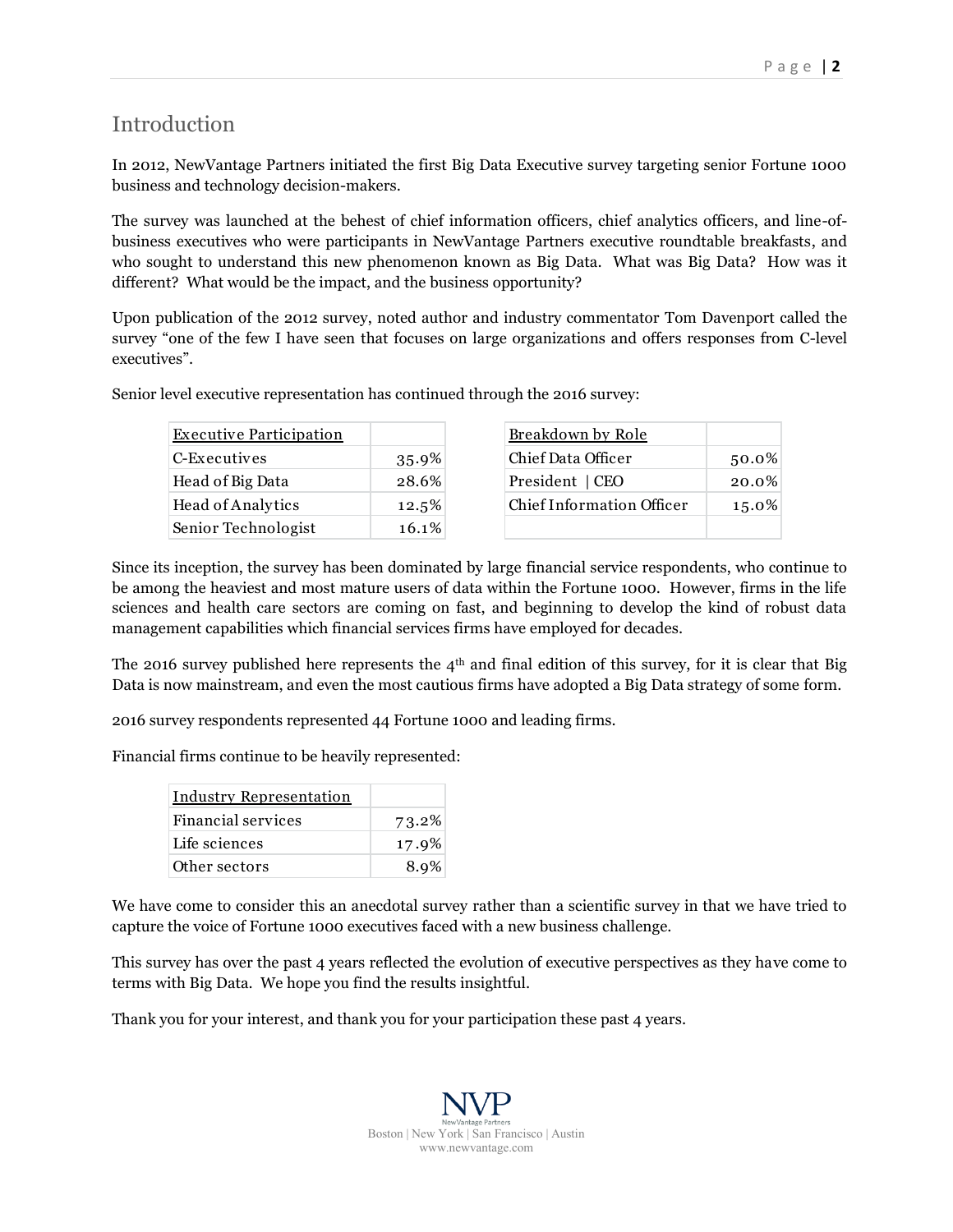## 2016 Survey Participating Firms

### Financial Services | Insurance

| <b>AIG</b>                  | Lincoln Financial                |
|-----------------------------|----------------------------------|
| AllState                    | <b>MFS Investment Management</b> |
| American Express            | <b>MasterCard</b>                |
| <b>Bank</b> of America      | MetLife                          |
| <b>BB&amp;T</b> Bank        | Moody's                          |
| Capital One                 | Morgan Stanley                   |
| Capital Group               | Nationwide                       |
| Charles Schwab              | <b>Putnam Investments</b>        |
| Cigna                       | Regions Bank                     |
| CitiGroup                   | <b>Standard &amp; Poors</b>      |
| Citizens Financial          | <b>State Street</b>              |
| CLSA   Cruickshank Laing    | TD Ameritrade                    |
| <b>Fidelity Investments</b> | <b>Travelers</b>                 |
| Freddie Mac                 | <b>UBS</b>                       |
| <b>GE</b> Capital           | <b>US Bank</b>                   |
| The Hartford                | Wells Fargo                      |
| JPMorgan Chase              |                                  |
| Health Care   Life Sciences |                                  |
| <b>Alkermes</b>             | <b>Harvard Medical School</b>    |
| <b>Astellas</b>             | iHealth                          |
| <b>CVS</b> Health           | Johnson & Johnson                |
| Glaxo Smith Klein           | <b>United Healthcare</b>         |

## Other Sectors

*Global Partners LP*

*Gannett TJX Companies*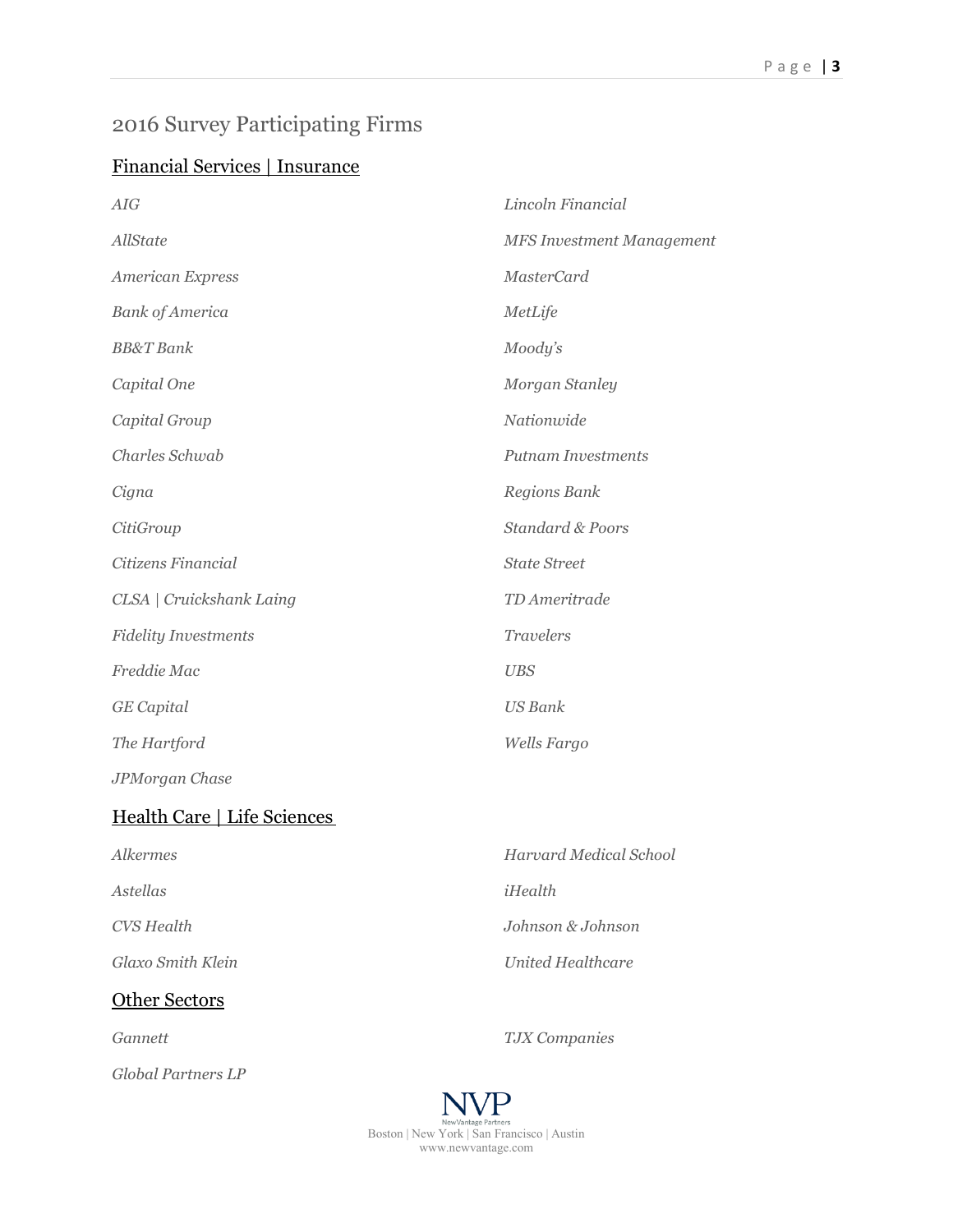#### Executive Summary

Big Data has reached a point of mainstream adoption within Fortune 1000 firms. This is the primary finding, supported by responses to the 2016 Big Data Executive Survey. This report summarizes the principal findings, and the dominant themes and trends found in the 2016 survey.

#### **Big Data has achieved mainstream adoption.**

This conclusion is supported by several key findings of the survey. 62.5% of firms report that they now have at least one instance of Big Data in production. This is nearly double the 31.4% who reported the same result in 2013. 26.8% of firms report that they will invest greater than \$50MM in Big Data by 2017, up from just 5.4% of firms that invested greater than \$50MM in 2014. Planned investments are expected to rise sharply. 69.6% of firms now view Big Data as very important or critical to their business success. Clearly, Big Data has achieved a level of mainstream adoption.

#### **The Chief Data Officer role is now well established.**

Firms are becoming firmly committed to the role of the Chief Data Officer. In 2012, only 12% of firms reported naming a CDO. In the 2016 survey, this number jumps to 54%, a majority. In addition, 20% of firms now report that the Chief Data Officer is the executive with primary ownership responsibility for Big Data initiatives for the firm, and 14.3% report that the CDO is the primary executive sponsor for Big Data. The Chief Data Officer has emerged as an important voice in Fortune 1000 firms.

#### **Business and Technology partnership is seen as critical to Big Data adoption.**

Firms report that many factors are critical to successful adoption of Big Data initiatives, but none more so than partnership between business and technology organizations and leadership. 33.9% of firms identified business/technology cooperation as the most critical factor in business adoption, leading all other factors by a wide margin. Strong business sponsorship was cited as the most critical factor by 23.2% of firms. By contrast, technology leadership (5.4%) and technology selection (0.0%) drew negligible responses. Firms were clear that partnership and cooperation with business leadership are the keys to Big Data success.

#### **Business insight and speed are the main drivers of Big Data investment.**

Firms cite the ability to develop greater insights into their business and customers (37.0%) as the single biggest driver of Big Data investment. This is closely followed by advantages gained from speed – faster time-to-answer, faster time-to-decision, and faster speed-to-market (29.7%). Firms clearly see Big Data as providing an opportunity to gain and act on insights quickly to seize market advantage. Firms also cited greater analytics capabilities (9.3%) and the opportunity to create a data-driven culture (9.3%) as primary drivers of Big Data investment. Firms appear committed to a data-informed future.

#### **Variety continues to trump volume and velocity as Big Data drivers.**

Firms continue to report that variety is the primary technical driver behind Big Data investments (40.0%), with volume (14.5%) and velocity (3.6%) lagging well behind. Firms are seeking to integrate more sources of data, including new sources as well as legacy sources, perhaps to avail themselves of the "long tail" of Big Data. 73.2% have established an analytical sandbox or Big Data lab, and 41% have adopted a data hub or data lake approach. Traditional data management approaches are giving way to greater agility and more nimble data environments.

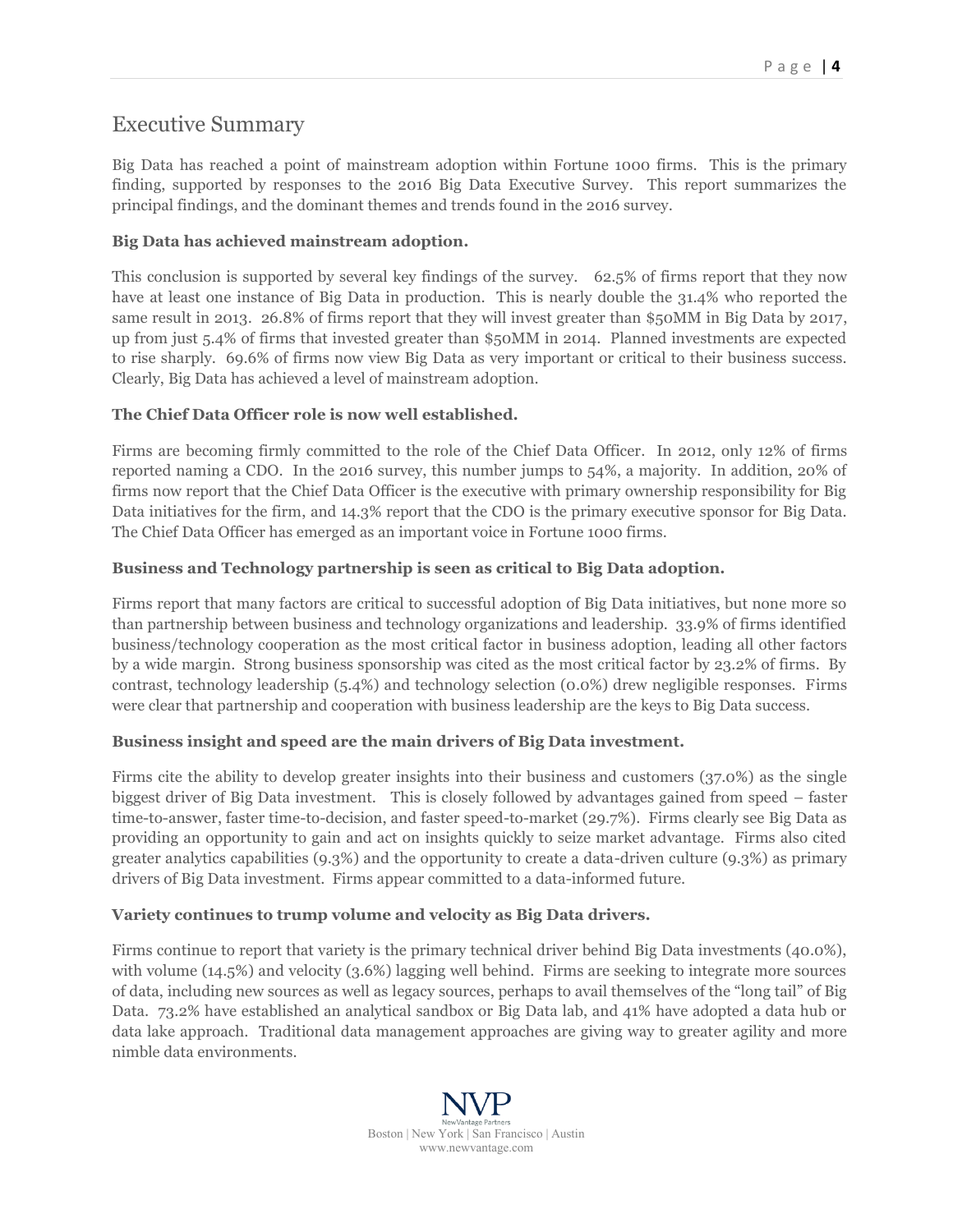## Big Data Adoption

Big Data adoption continues to grow at a steady rate.

The percentage of firms reporting that they have a Big Data initiative in production rose sharply from 48.2% in 2014 to 62.5% in 2015. The percentage of firms reporting 1 or more Big Data initiatives in production has grown from 19.8% in 2013 to 32.1% 2015. The percentage of firms reporting Big Data initiatives operationalized across the enterprise has grown sharply from 11.6% 2013 to 30.4% in 2015.

Only 5.4% of firms report that they have no Big Data initiatives planned or underway.



| <b>Big Data in Production</b>                | 2013  | 2014  | 2015  |
|----------------------------------------------|-------|-------|-------|
| 1+ Initiative in Production                  | 19.8% | 28.6% | 32.1% |
| Operationalized across the Firm              | 11.6% | 19.6% | 30.4% |
| Total % -- Firms with Big Data in Production | 31.4% | 48.2% | 62.5% |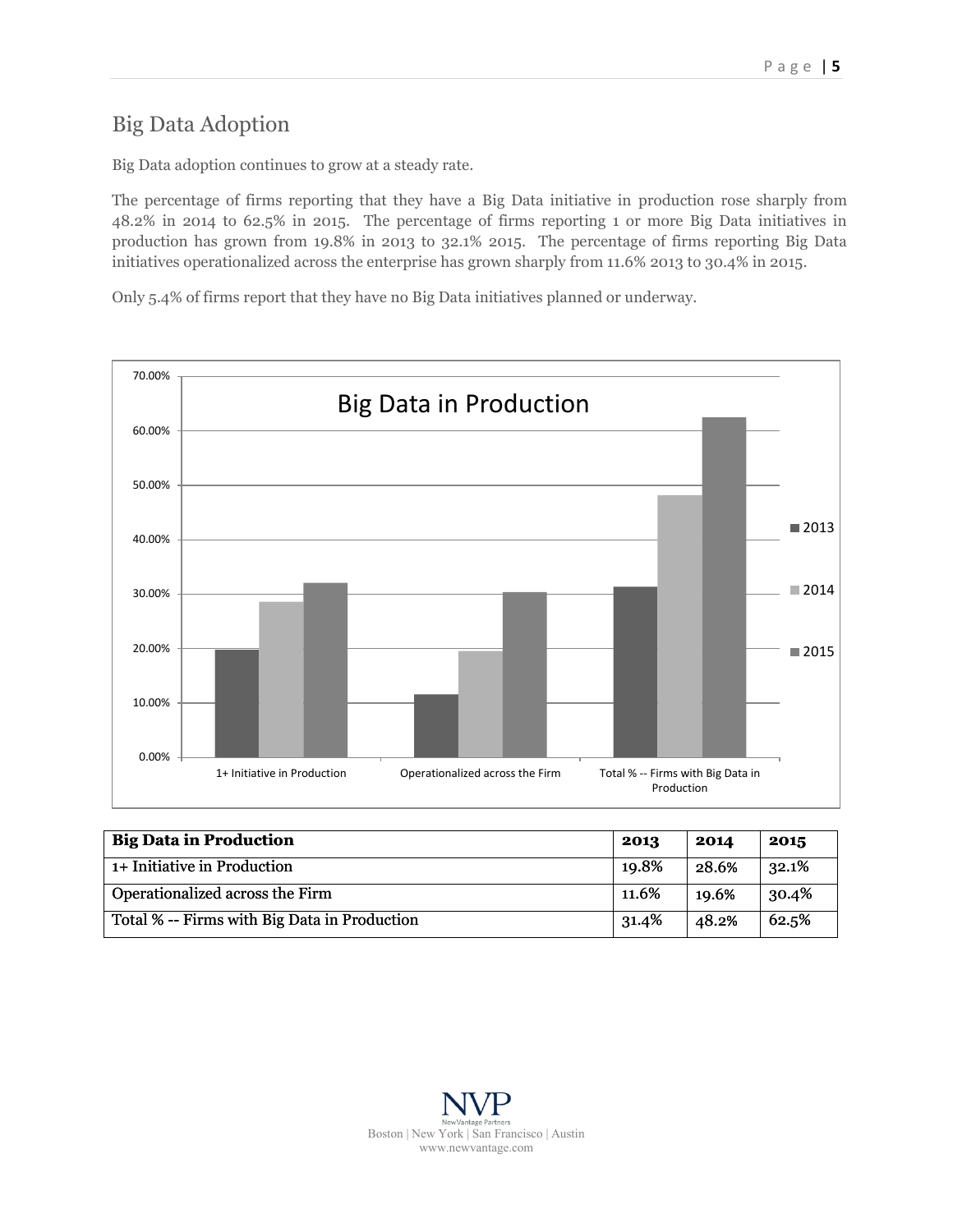#### Big Data Investment

Investment in Big Data initiatives in projected to grow sharply from 2014 through 2017.

The percentage of firms reporting an expected investment in Big Data of greater than \$50MM is expected to grow nearly 5x from 5.4% to 26.8%. Firms investing greater than \$100MM is projected to increase from a small 1.8% in 2014 to a significant 8.9% by 2017. Firms investing \$50MM-\$100MM is projected to increase from 3.6% in 2014 to a very significant 17.9% by 2017.

While, 41% of firms are still investing less than \$10MM in Big Data in 2014, this number is projected to drop by more than half to 19.6% by 2017. Big Data spending is on the rise.



| <b>Big Data Investment</b>                     | 2014 | 2017  |
|------------------------------------------------|------|-------|
| Greater than \$100MM                           | 1.8% | 8.9%  |
| $$50MM-$100MM$                                 | 3.6% | 17.9% |
| Total % -- Firms Investing \$50MM+ on Big Data | 5.4% | 26.8% |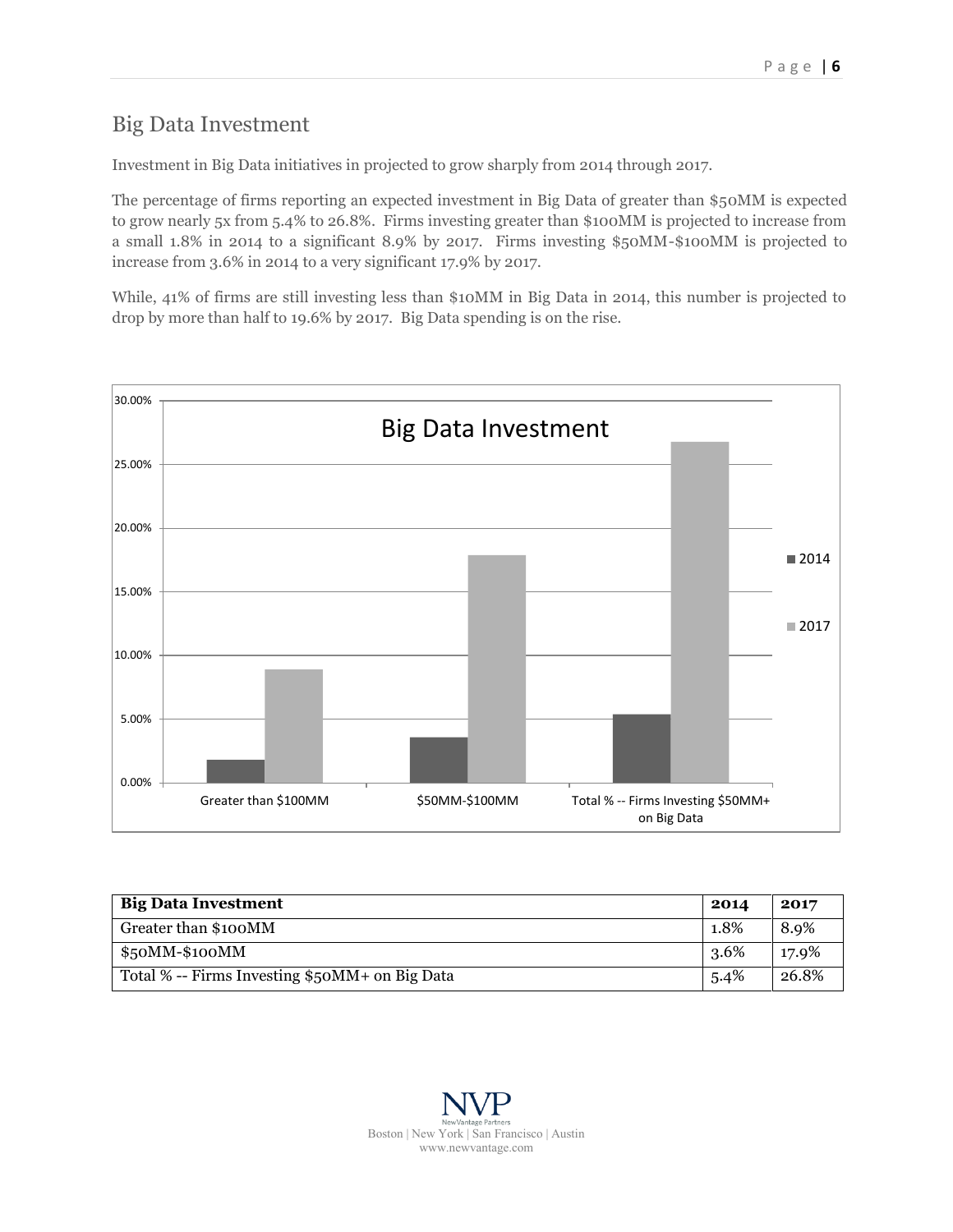### The Importance of Big Data

Big Data is now seen as being of critical important to an overwhelming majority of firms.

The percentage of firms that now view Big Data as very important or critical to success has grown sharply from a bare majority of 54.5% in 2014 to a critical mass of 69.9% in 2015. The percentage of firms that see Big Data initiatives as being mission critical has risen from 23.2% in 2014 to 32.1%.

Only 1.8% of firms indicated that Big Data was not important to the firm.



| <b>Importance of Big Data</b>                  | 2014  | 2015  |
|------------------------------------------------|-------|-------|
| <b>Mission Critical</b>                        | 23.2% | 32.1% |
| Very Important                                 | 31.3% | 37.5% |
| Total % -- Firms viewing Big Data as Important | 54.5% | 69.6% |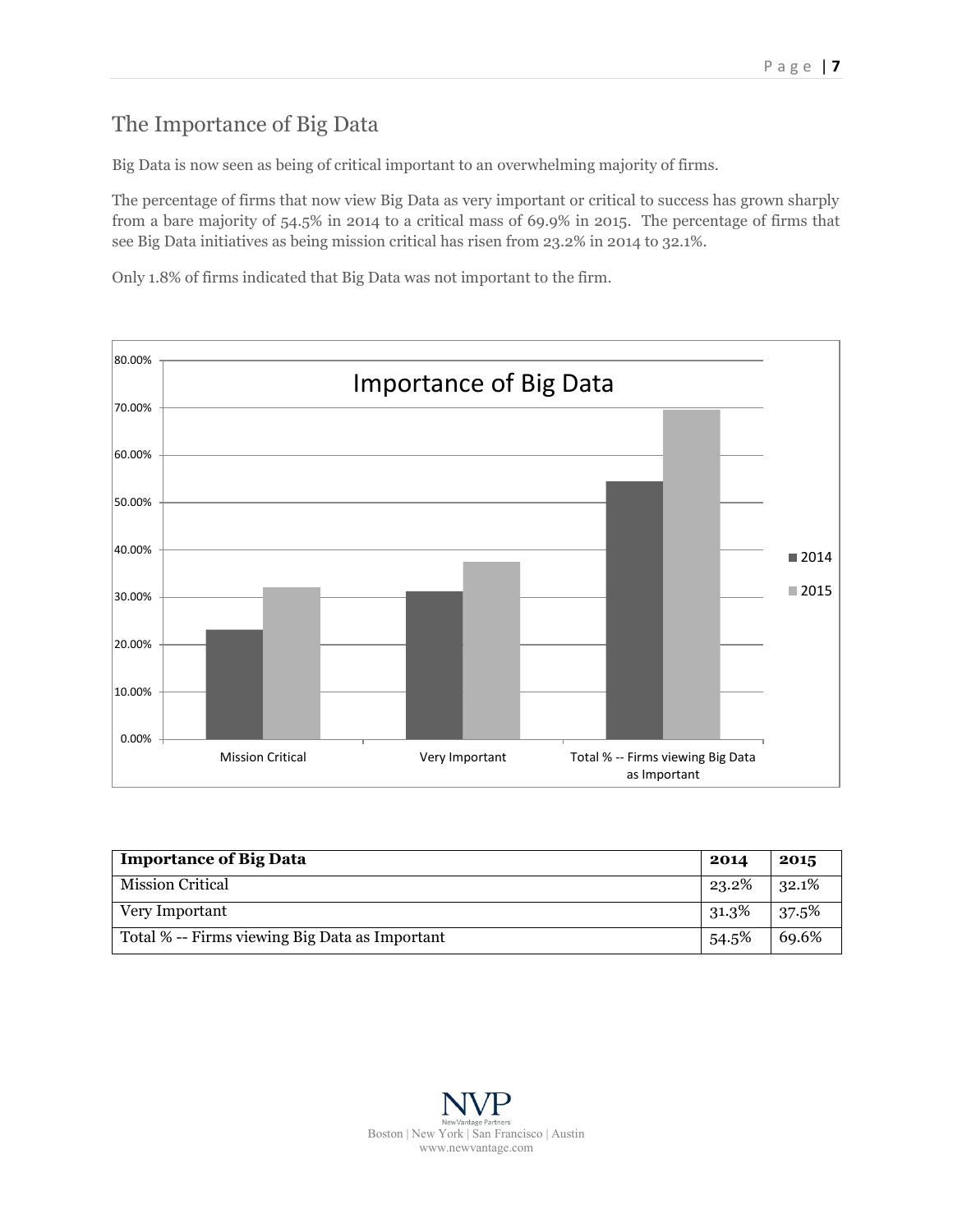## Executive Sponsorship

Leadership for Big Data is coming from the top of the house.

The importance which firms are attributing to Big Data is evidenced by sponsorship for Big Data initiatives, with 91.9% of organizations reporting that sponsorship starts at the top.

Of the executive sponsors, 19.6% of firms indicated that sponsorship was the purview of the CIO, 16.1% indicated that Big Data was driven by the CEO, and 14.3% named the Chief Data Officer as the primary executive sponsor. The Chief Operating Officer and Chief Marketing Officer were each named by 10.7% of firms.



| <b>Executive Sponsorship for Big Data</b> | 2014  | 2015  |
|-------------------------------------------|-------|-------|
| CEO   President   C-Executive Sponsorship | 91.9% | 91.1% |
| Non-Executive Sponsor                     | 8.1%  | 8.9%  |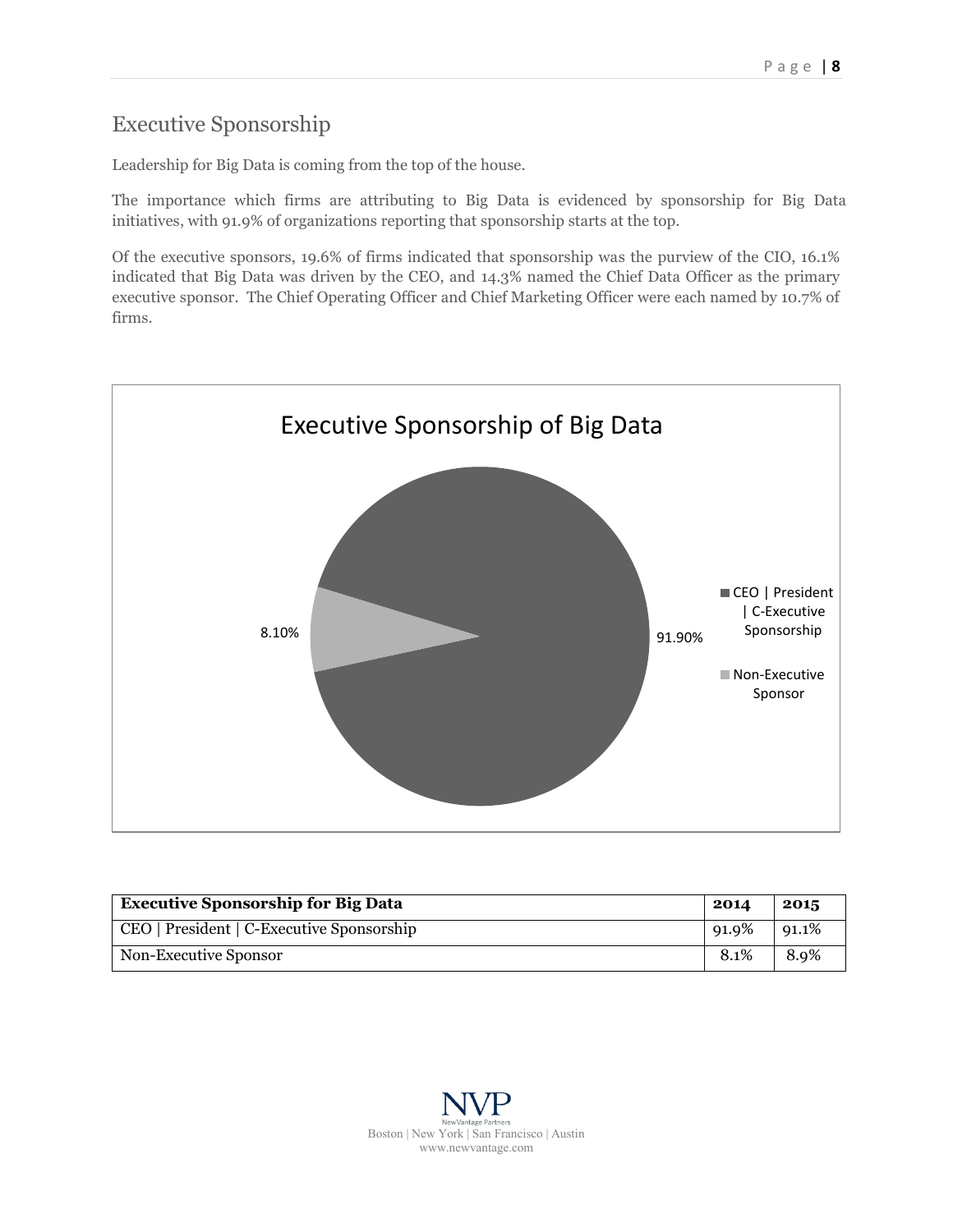## Emergence of the Chief Data Officer

The Chief Data Officer is here to stay.

The percentage of firms reporting that a CDO function had been established has climbed steadily each year from a starting point of 12% in 2012 to majority of firms at 54% who now report having named a Chief Data Officer by 2015.

With 14.3% of firms reporting that the Chief Data Officer is the primary executive sponsor, and 20% of firms indicating that the CDO is the primary executive sponsor, it is clear that the CDO will play a critical role in the ongoing evolution and adoption of Big Data for most firms.



| <b>Chief Data Officer Function</b> | 2012 | 2013 | 2014 | 2015 |
|------------------------------------|------|------|------|------|
| Firms with a Chief Data Officer    | 12%  | 26%  | 43%  | 54%  |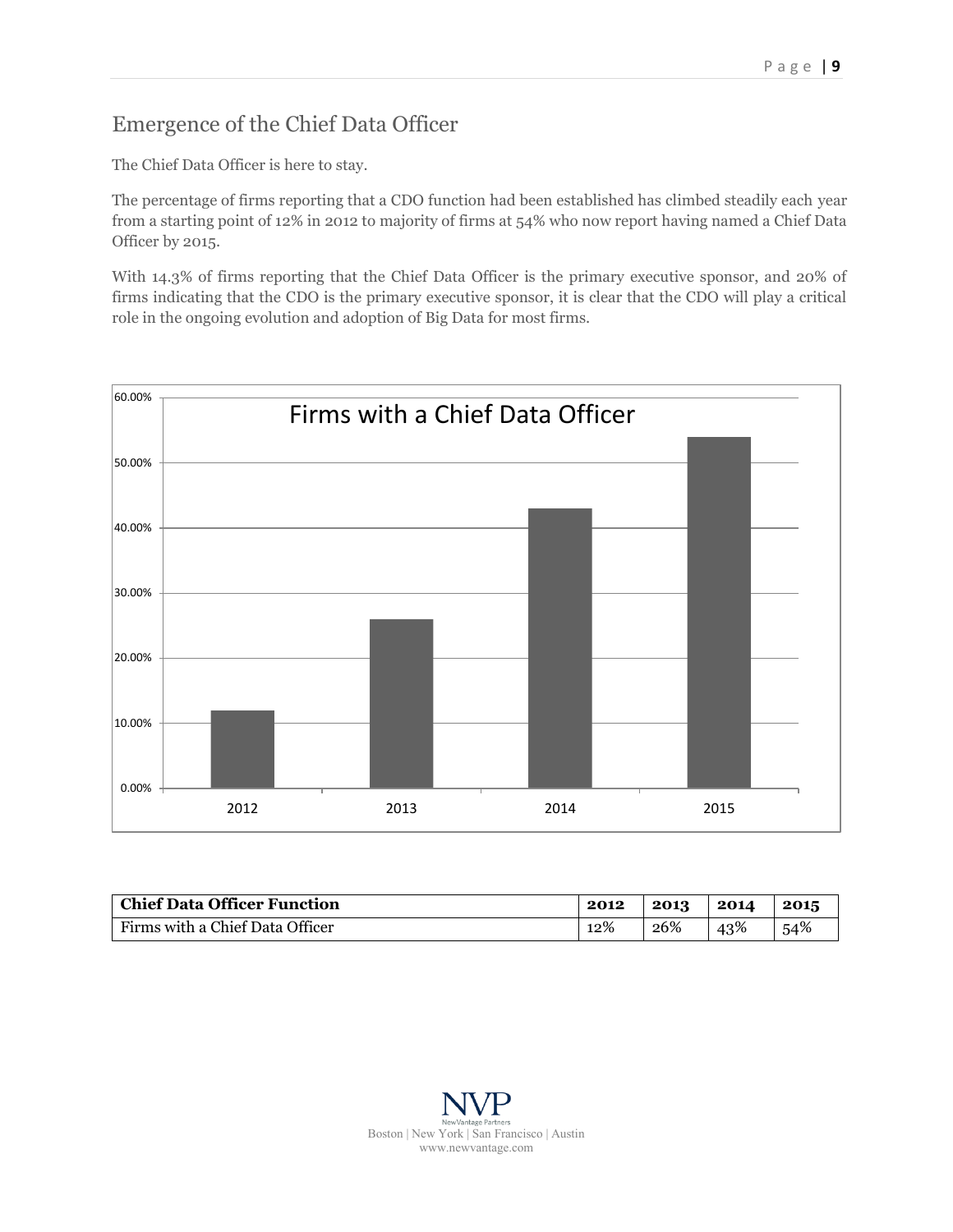#### Keys to Success

Business and technology partnership is critical to successful adoption.

When asked to name the most critical factor to ensuring successful business adoption, a clear plurality of 33.9% named business and technology partnership, up from 23.4% in 2013. Strong business leadership and sponsorship was cited by 23.2% of firms. Recognition that data is a shared corporate asset was cited by 10.7% of firms. No other factors were cited by more than 10% of firms.

Only 5.4% of firms cited strong technology leadership as the most critical factor in ensuring successful business adoption. 0% cited selection and implementation of the right technologies.

Successful business adoption is clearly seen as a human and organizational issue.



| <b>Business Adoption of Big Data</b>       | 2015  |
|--------------------------------------------|-------|
| <b>Business and Technology Partnership</b> | 33.9% |
| <b>Strong Business Sponsorship</b>         | 23.2% |
| Strong Technology Sponsorship              | 5.4%  |
| Choosing the Right Technologies            | 0.0%  |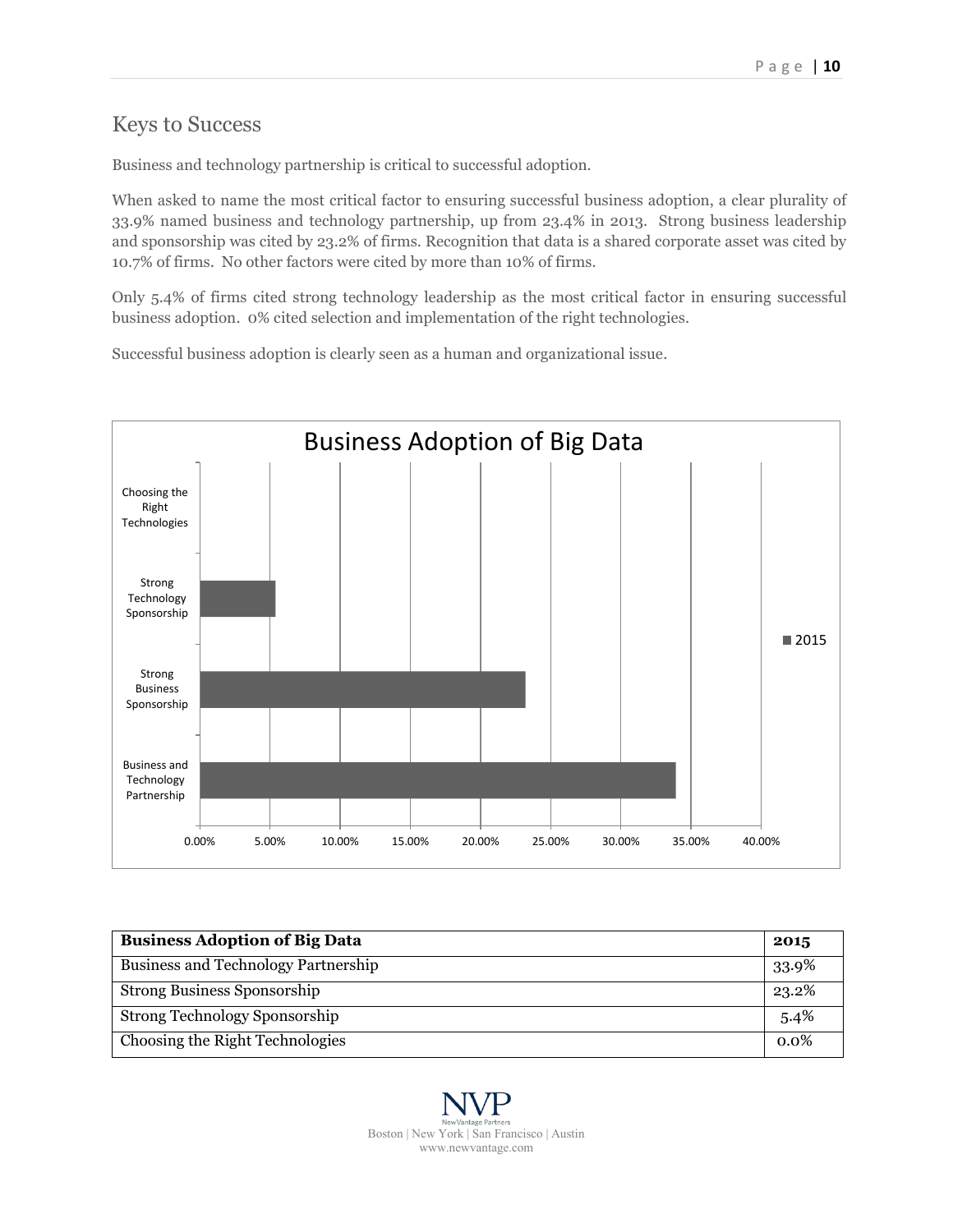### Investment Drivers

Firms are expecting greater insights and the ability to act faster as a result of Big Data investments.

When asked to name the most important factors driving investment in Big Data, 37% cited the need for greater insights into our business and customers, while 29.7% cited factor relating to speed – faster timeto-answer, faster time-to-decision, and faster speed-to-market with new products and services.

Firms also cited the need to invest in greater analytics capabilities and the need for a data-driven culture.



| <b>Business Drivers of Big Data</b>      | 2015  |
|------------------------------------------|-------|
| Greater business insights                | 37.0% |
| Faster time-to-answer   time-to-decision | 16.7% |
| Faster speed-to-market                   | 13.0% |
| Greater analytics capabilities           | 9.3%  |
| Create a data-driven culture             | 9.3%  |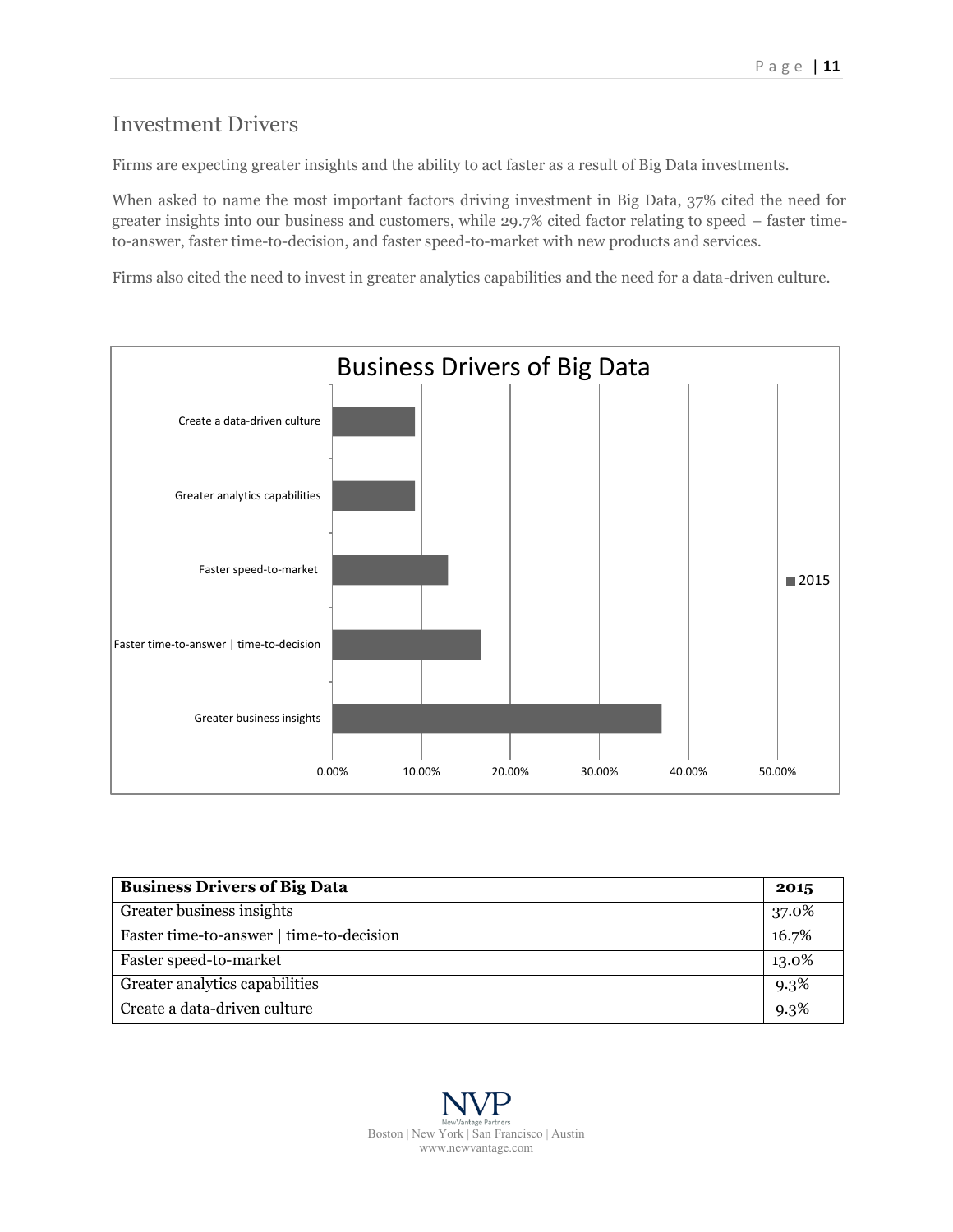## Volume, Variety, or Velocity

Variety continues to trump volume and velocity for Fortune 1000 firms.

Firms cite the need to integrate more data – from new sources as well as legacy source. This focus on integrating greater varieties of data is often referred to as the "long tail" of Big Data. While 40% of firms cite "variety" (more sources) as the primary driver of Big Data investment, only 14.5% name "volume" (more data) or "velocity" (faster data).

In spite of the interest by firms in integrating more varieties and sources of data, only 3.6% of firms cite the need for unstructured data (e.g. documents, text), and only 1.8% cite social media data as a priority.



| <b>Volume, Variety, or Velocity?</b> | 2014  | 2015  |
|--------------------------------------|-------|-------|
| Volume -- more data                  | 16.2% | 14.5% |
| Variety -- more sources              | 37.8% | 40.0% |
| Velocity -- real-time                | 2.7%  | 3.6%  |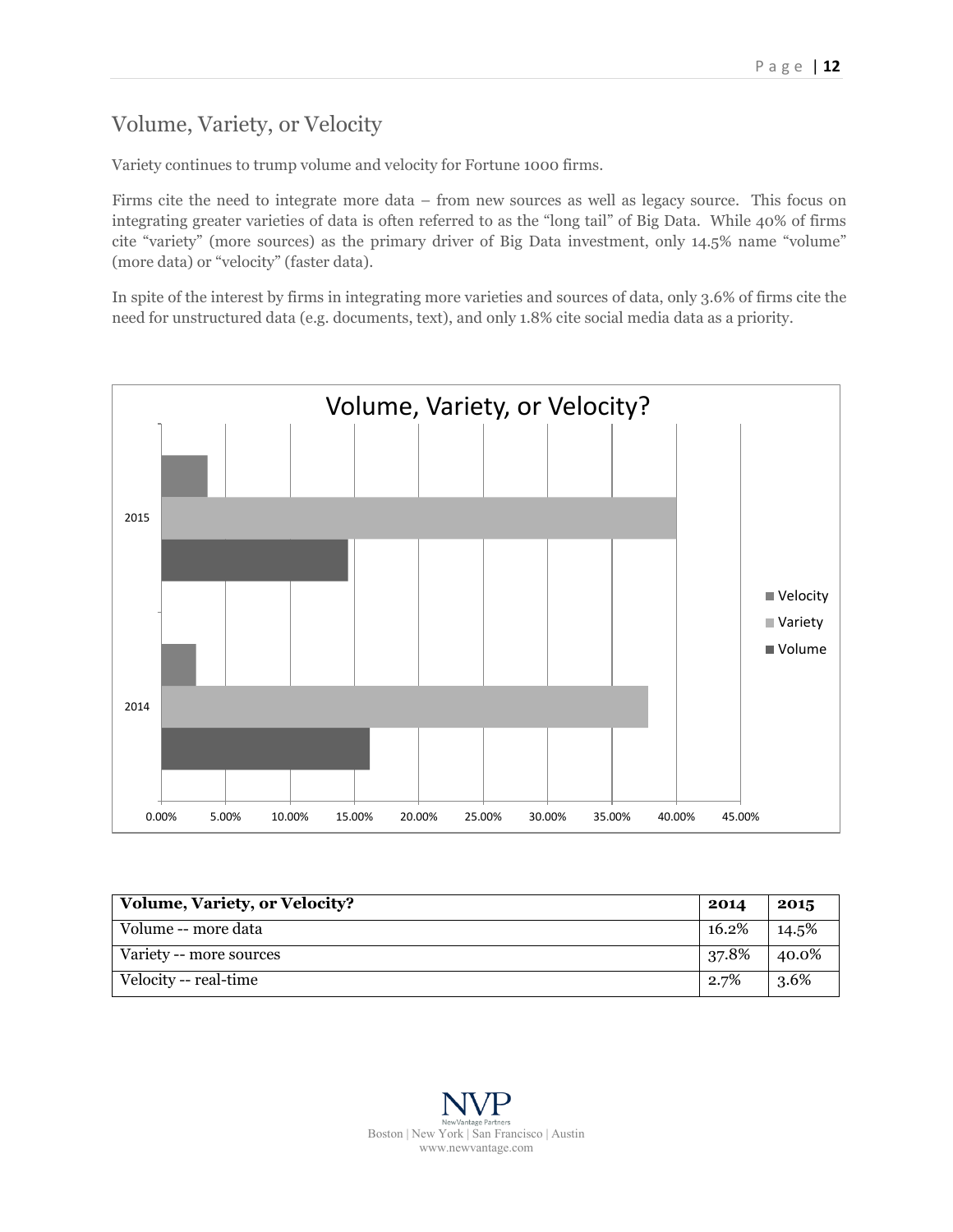## Data Agility

Firms are rallying to new data management approaches that enable greater agility.

While firms seek to integrate more data, the availability of new data management approaches (e.g. Hadoop) is providing greater agility and nimbleness, with 30.9% of firms citing this as a top priority.

Only 9.1% of firms view the reduction of platform costs for data storage and analysis as being their top Big Data priority.



| <b>Technical Drivers for Big Data</b>    | 2015    |
|------------------------------------------|---------|
| Integrate more sources and types of data | 40.0%   |
| Manage all data with greater agility     | 30.9%   |
| Integrate greater amounts of data        | 14.5%   |
| Reduce platform and storage costs        | $9.1\%$ |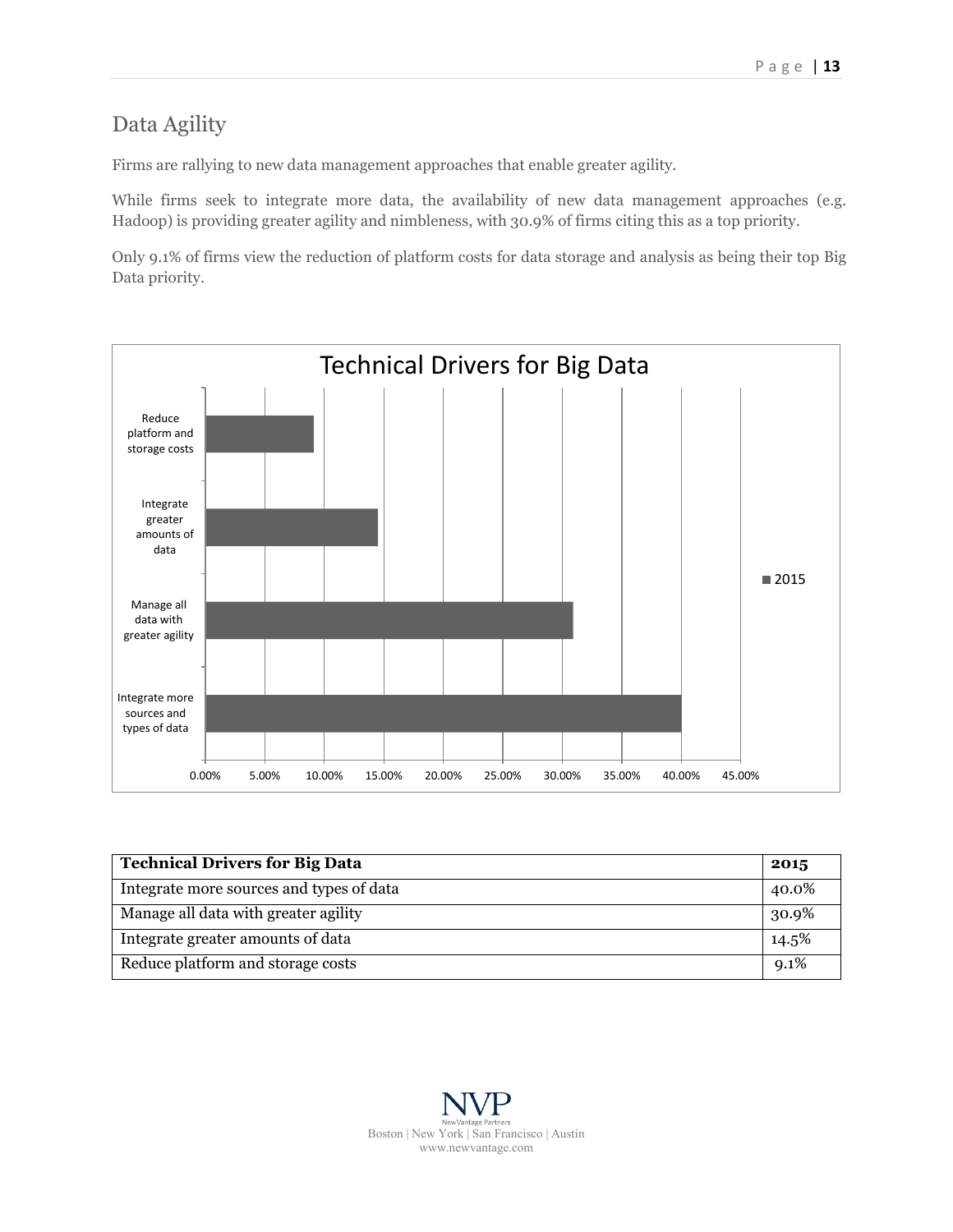### Data Discovery

Firms are embracing new environments that facilitate data discovery.

Big Data has altered the traditional data management paradigm, which has long been dominated by an enterprise data warehouse approach that has often been perceived as lacking in flexibility when it comes to analytics and data discovery.

The percentage of firms that now employ an analytical sandbox, Big Data Lab, or Big Data Center of Excellence to facilitate data discovery has grown from 51.9% in 2013 to 73.2% in 2015.



| <b>Data Discovery</b>                      | 2013  | 2014            | 2015 |
|--------------------------------------------|-------|-----------------|------|
| Have an Analytical Sandbox or Big Data Lab | 51.9% | $65.2\%$ 73.2\% |      |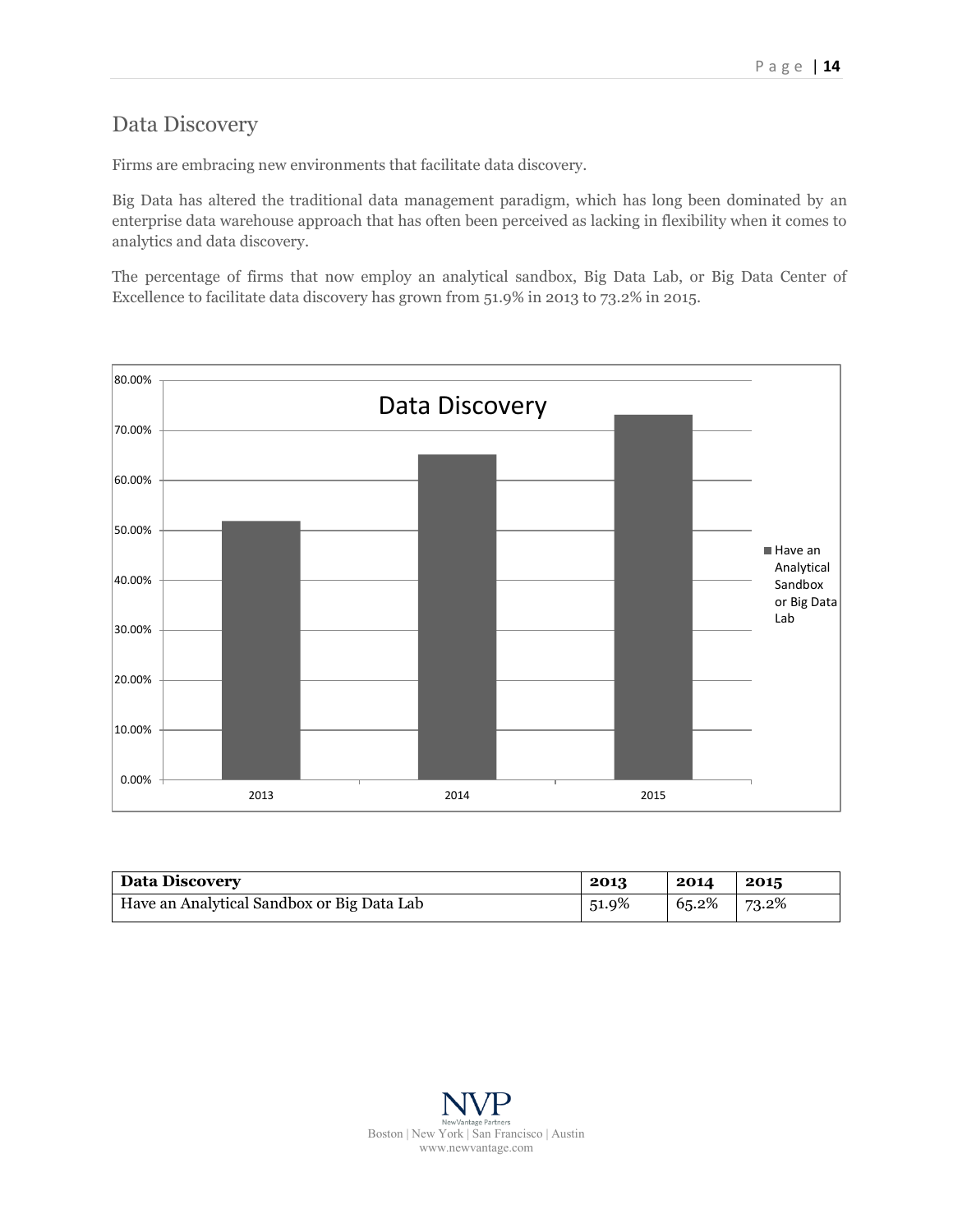## Rise of the Data Lake

Firms are looking to the Data Lake or Data Hub as an alternative approach or complement to the Enterprise Data Warehouse.

The percentage of firms indicating that they plan to invest in a Data Hub or Data Lake approach has grown sharply from 24.1% in 2014 to 41.1% in 2015. Another 28.6% expect that Big Data will co-exist with the Enterprise Data Warehouse.

Only 7.1% of firms expect Big Data to replace the data warehouse.



| <b>Enterprise Data Management</b>                       | 2014  | 2015  |
|---------------------------------------------------------|-------|-------|
| Big Data to co-exist with the Enterprise Data Warehouse | 30.4% | 28.6% |
| Plan to adopt a Data Hub or Data Lake                   | 24.1% | 41.1% |